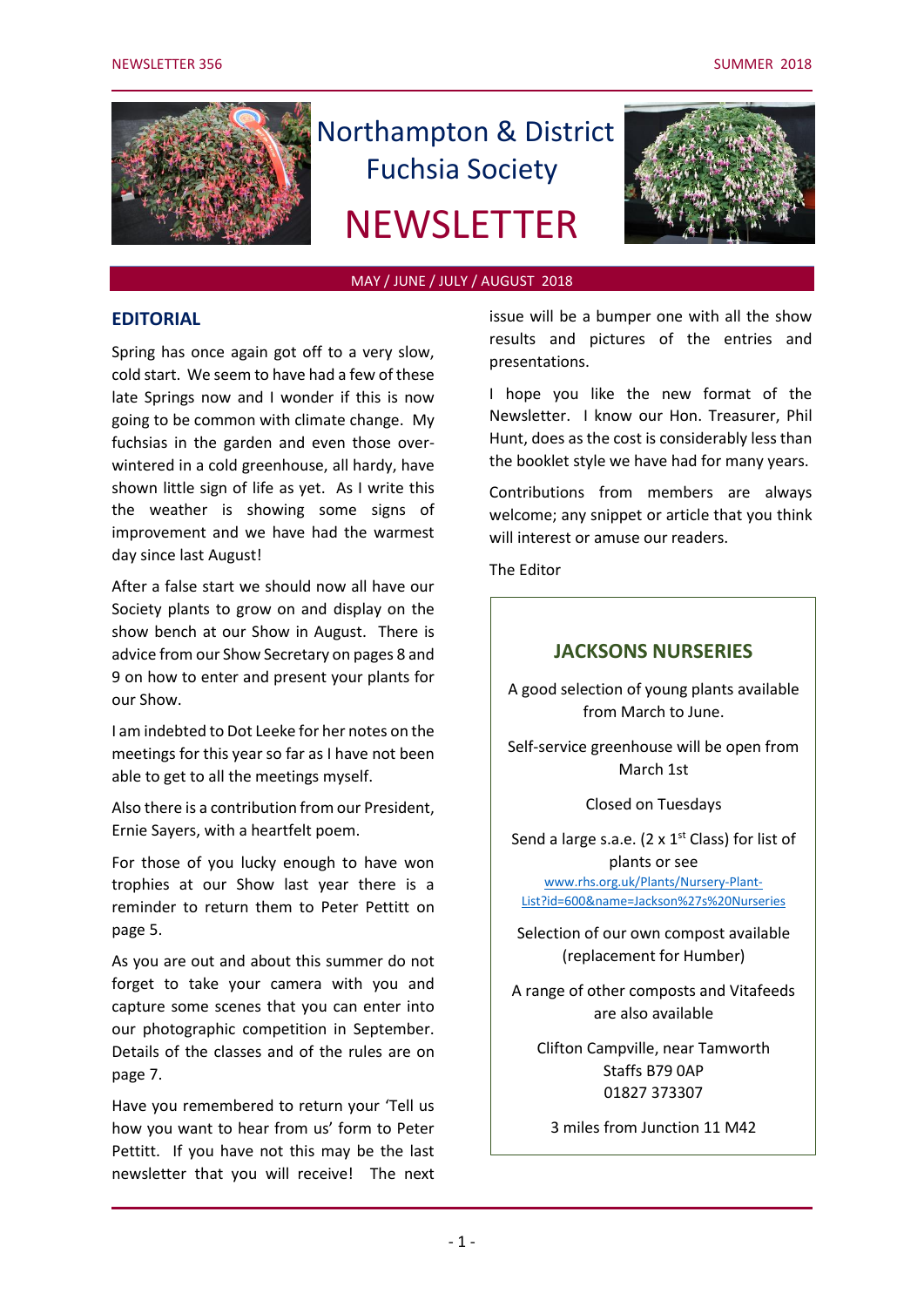# **ROLLING CALENDAR 2018/19 PROGRAMME OF MEETINGS**

All meetings are held at the Conservative Club, 42 Billing Road, Northampton commencing at 7.30pm

May 1st 2018 Meeting: Malcolm Beerman – Fuchsias

May 15th 2018 Care & Culture: Plant sale

June 5th 2018 Meeting: Chris Edwards - Wildlife

June 19th 2018 Care & Culture: Feeding, Watering and Growing On

## July 3rd 2018 Meeting: David Garrett - Composting

#### July 17th 2018

Care & Culture: Preparing your plants for the show; dressing; the dreaded paperwork

#### September 4th 2018

Welcome New Members; Open Evening; Cut Bloom & Photography Competition

October 2nd 2018 Meeting: Alaric Neville from Phipps Brewery

November 6th 2018 Annual General Meeting

December 4th 2018 Christmas Party!

#### January 15th 2019

Care & Culture: Looking after your plants in Winter

February 5th 2019 Meeting: speaker tba

March 5th 2019 Meeting: speaker tba

#### March 19th 2019

Care & Culture: Bringing plants out of dormancy; collect your Society plant

April 2nd 2019 Meeting: speaker tba

April 16th 2019 Care & Culture: Two tables meeting

# **ROLLING CALENDAR SOCIETY EVENTS FOR 2018/19**

Sunday May 13th 2018 Malvern Spring Show

## SATURDAY 4TH AUGUST 2018

FUCHSIA SHOW ST CRISPIN SOCIAL CLUB NN5 4XD

## Friday August 10th 2018 BBQ

Conservative Club

## Tuesday November 6th 2018 Annual General Meeting Conservative Club

## Saturday December 1st 2018 Christmas Fayre

Conservative Club

## Tuesday December 4th 2018 Christmas Party

Conservative Club

Sunday March 3rd 2019 Trip to Jacksons and Hawgrip Nursery

## **CRAMDEN NURSERY**

# **THE GERANIUM & PELARGONIUM SPECIALISTS**

A family run business growing Pelargoniums and Geraniums for over 30 years.

Now also selling Lavenders, Agapanthus and Penstemons.

The Nursery is open from March to August Monday to Saturday - 9am - 5pm Sunday from May to August - 10am– 4pm

Open Evenings and Talks available.

CRAMDEN NURSERY HARBOROUGH ROAD NORTH NORTHAMPTON NN2 8LU Telephone: 01604 842365 [www.cramdennursery.co.uk](http://www.cramdennursery.co.uk/)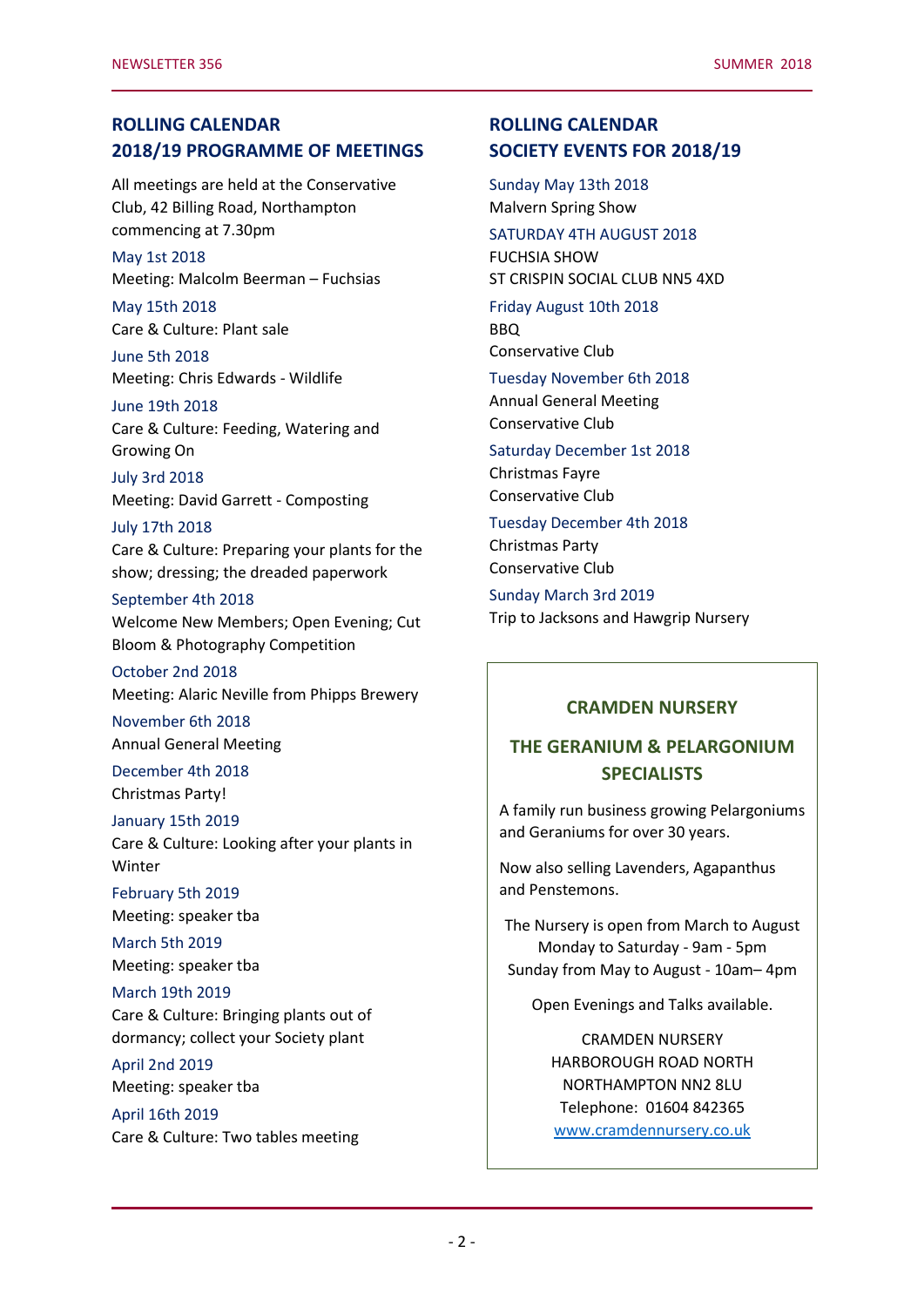# **FILM NIGHT WITH RON KILSBY Meeting - 6 th February 2018**

Ron showed four films. The first was an RSPB film about nest building. Then followed a film about the Weald and Marshes of Kent.

The third film was a Laurel and Hardy film which was great fun, harking back to a more innocent comedic time. These films never lose their appeal.

Finally, there was a film about gardening with wildlife in mind in Bedfordshire.

The wildlife/gardening films were all very interesting, although some of the information was a little outdated, saying to give milk to hedgehogs which we now know is not the case, but the films were fascinating nonetheless.

Well done Ron.

Dot Leeke

---ooo000ooo---

## **NENE VALLEY ORGAN & KEYBOARD CLUB**

For over 35 years NVOKC have been producing electronic organ and keyboard shows to the public on the 3rd Monday of the month.

Top international artistes are presented, performing a wide range of music on state of the art instruments.

A NVOKC show is a superb evening for all in the comfortable surroundings of the Plough Hotel, Northampton NN1 1PF

Come along and join us one Monday.

Doors open at 7.15pm. Start 8.00pm. Finish 10.30pm.

For any further information call Matthew Bason 01933 420130

## **A FOOTNOTE TO THE FILM NIGHT**

*(The article below is entirely the opinion of the author and is not endorsed by the N&DFS – The Editor.)*

Did you see the edition of BBC Countryfile on Sunday, 1<sup>st</sup> April? This was quite a landmark in the annuls of BBC broadcasting as they have at last acknowledged the uncomfortable fact that **badgers eat hedgehogs!** This was no April Fool's joke!

I wonder if Robin Page was watching – probably not. He has been missing from our screens and the pages of the Daily Telegraph for some time now. He was critical of the BBC for its denial that the protection given to badgers, which had caused an explosion in their population, had almost certainly contributed to the fall in hedgehog numbers. It is true that they will not occupy the same territory.

We appear to have lost around 30% of the population since 2002 and therefore it seems likely that there are now fewer than a million hedgehogs left in the UK.

We can all help by encouraging hedgehogs into our gardens. First, ensure that they can negotiate the fences that we all put up around our gardens these days by cutting CD sized holes at ground level. Then put out some food each night when they might be about – meat (not fish) based dog food, in jelly not gravy, is best. We add grated cheese and sunflower hearts too. Put this under a large box with an entrance cut in one side to deter cats and birds. One essential is water! Definitely not milk as hedgehogs cannot digest it! Those of you with ponds should also ensure that hedgehogs have a means of escape as, although they are good swimmers, they cannot climb the vertical sides of our ponds.

Finally, if you see a hedgehog out in daylight it is probably in need of our assistance. Animals in Need in Little Irchester overwintered 220!

Peter Ryder

---ooo000ooo---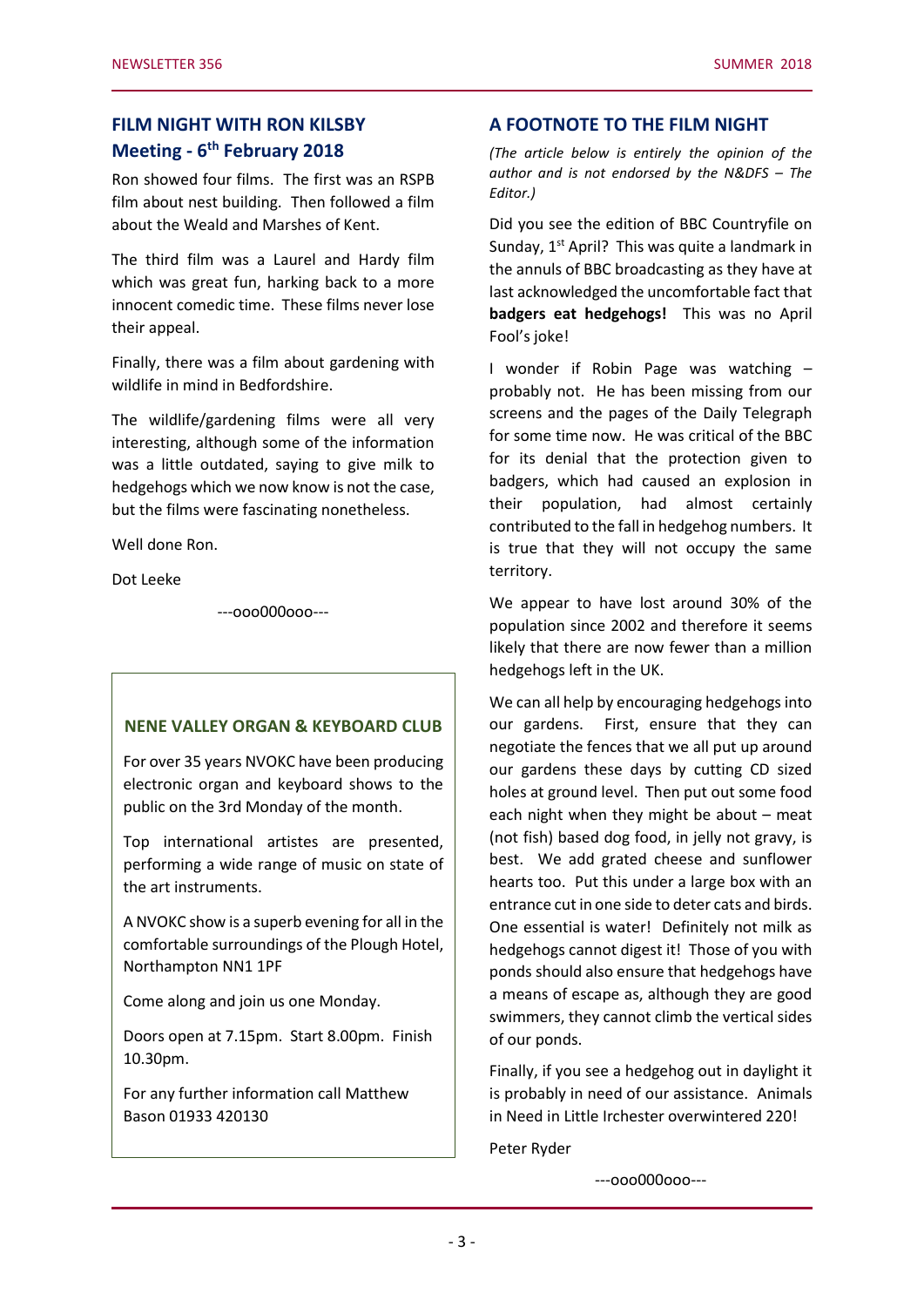# **GROWING YOUR FUCHSIAS May/June/July/August**

**May** is another very active month for the fuchsia grower. Plants should now be growing well and potting on will be a regular occurrence. Do not let your plants get pot bound; regularly check the roots of all plants and pot on to the next size pot as soon as the roots begin to circle round the bottom of the compost. Premature budding may occur if plants are allowed to get pot bound.

If you are growing any of your plants as standards it is even more important not to let them become pot bound. If buds appear at the growing tip growth will almost certainly come to an end and your intended height will not be reached. Remember that all side shoots (with the exception of the top three sets) must be removed. The leaves, however, must be left on the plant until the head is developed. Make sure that you support your plant stem with a straight cane; secure it with a tie every 2- to 3 inches or so. Pinch out the growing tip when your intended height is reached; the three or four sets of remaining laterals are then developed as that of a bush plant.

If you can get your plants outside, away from strong winds and direct all-day sunlight, you will see a great difference in their leaf colour and general condition. Keep a regular lookout for insect pests; greenfly, whitefly and red spider mite are the main culprits. These pests can ruin a good plant very quickly. They are becoming immune to many of the insecticides so change the insecticide you use during the season.

Shading of your greenhouse is now very important. Temperatures can rise quickly in just a few minutes of sunshine. 'Coolglass' is an excellent liquid shading which can be applied with a brush or a sprayer. Shade netting is also very effective and can be removed in periods of dull weather. All vents and windows should be open at every opportunity.

**June** is the best month for planting hardy varieties of fuchsias. Prepare the soil well, incorporating plenty of well-rotted garden compost or soil improver. Make a saucer shaped depression in the ground, about 12 inches in diameter and about 4 inches deep. Your plant, which should be well grown in a 4 or 5-inch pot, is planted in the centre of the depression. The soil level of the plant should be level with the bottom of the depression when planted. Water well in and add some general fertiliser. Do not attempt to fill the depression but allow it to fill naturally over the remainder of the season. This will result in the root ball being some 4 inches below soil level at the end of the season giving it good protection from winter frosts.

If you are going to show some plants this year check on the stopping dates by referring to your backwards calendar.

**July** – any hardies planted in the garden last month should be kept well-watered and a balanced liquid fertiliser should be applied every 2 to 3 weeks. It is essential that hardies planted last month are encouraged to grow well all through the season. A good root system will help your plant survive the winter frosts. Give the occasional spray of insecticide to prevent damage from capsid bugs, thrips and gall mite. These are three pests that are difficult to combat with the limited insecticides available to the hobby gardener.

With the exception of plants being grown on the biennial system and those being grown for late summer shows all stopping and potting on should now be finished. The plants, however, still need a lot of attention. Watering, feeding and checking regularly for insects, e.g., greenfly, whitefly and red spider mite. Act immediately if any problems are found as at this time of year the insect colonies can increase very rapidly.

Be careful with the watering; do not just water for the sake of it. Pick up your plants and look at the root ball. An over-watered plant can look similar to a plant that needs water. Over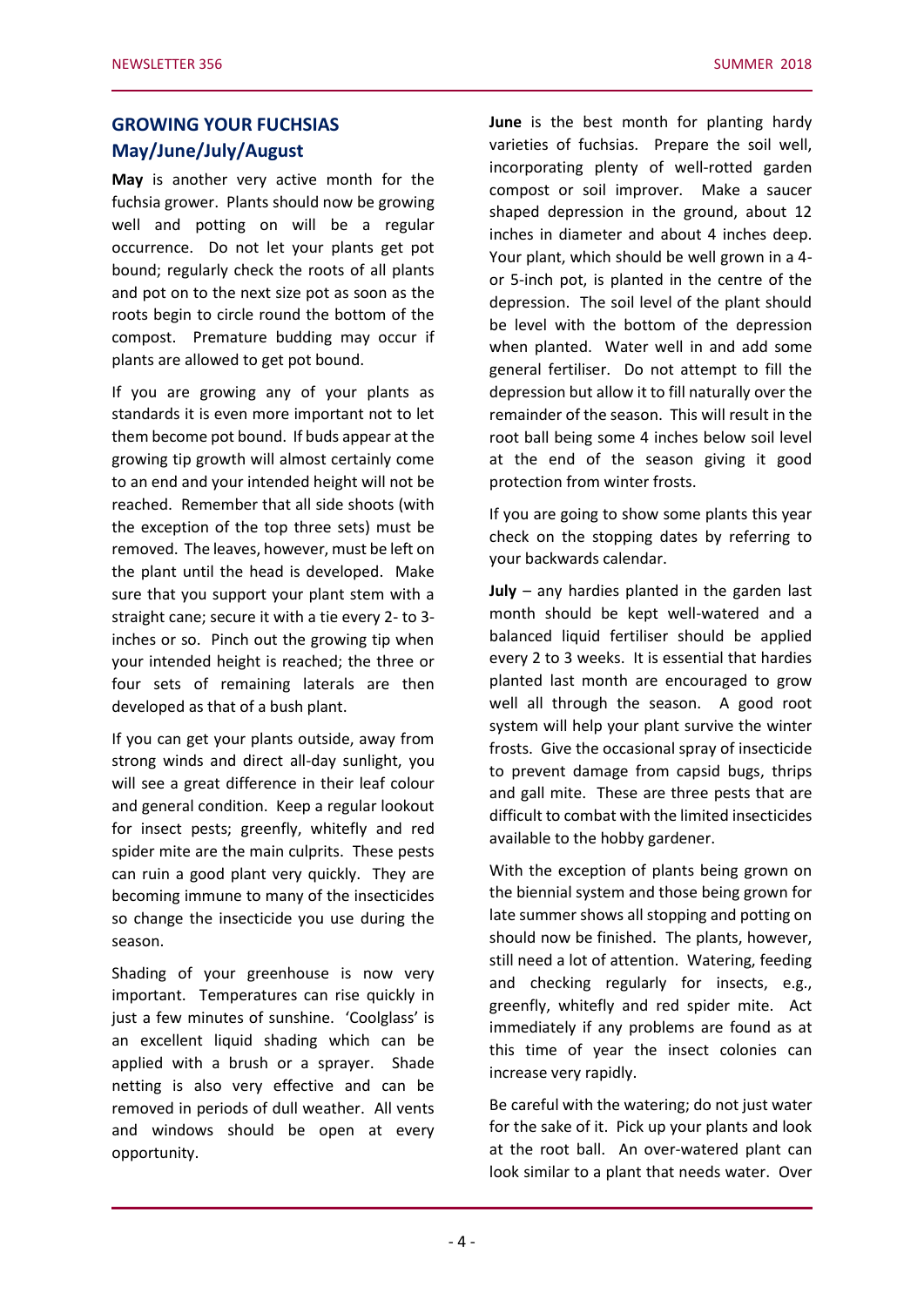watering can soon kill a plant off. Hanging pots and baskets need a lot of watering, possibly a good soaking twice a day.

**August** is show time. The show is the highlight of the year for many of our members, not just the showing side of it but also the staging of the whole show. Erecting of staging, laying the cloth, sorting out the classes, etc.

Most 'showers' clean up their plants well before show day but when the plants are staged there is always that final touching up to be done including such tasks as removing dead leaves, cobwebs, dead flowers, etc. It is also important to tidy up the compost surface; sprinkle some fresh compost over the surface and give a light watering. If you have not shown before give it a go this year.

---ooo000ooo---

## **RETURNING TROPHIES**

Will those members lucky enough to have won a trophy last year please return it (or them if you won more than one!) to Peter Pettitt.

If you wish to have your name engraved on the trophy, or trophies if you did very well, then please arrange this yourself. This will have to be at your own cost!

---ooo000ooo---

# **CARE & CULTURE MEETING 20th March 2018**

Clive gave us a very informative talk including how to bring over-wintered plants back into growth for the coming summer, looking after this year's Society plant Alison Patricia, and all the other cultivars. Clive gave us a wealth of information regarding compost, feeding, pesticides, watering, etc. I just hope we all remembered enough to put lots of lovely plants on the show benches in August.

You did a grand job, Clive.

Dot Leeke

---ooo000ooo---

#### **DO YOU JUST BELONG?**

Are you an active member, The kind that would be missed? Or are you just contented That your name is on the list?

Do you attend meetings, And mingle with the crowd? Or do you just stay at home, And complain both long and loud?

Do you take an active part To help the club along? Or are you just satisfied to be The kind that 'just belong'?

Do you ever go to visit A member who is sick? Or leave the work for just a few And talk about the clique?

There is quite a programme scheduled That means success, if done, And can be accomplished With the help of everyone.

So attend the meetings regularly, And help with hand and heart, Don't be just a member, But take an active part.

Perhaps you'll think it over, Let's build a club that's strong. With a few more active members, We surely can't go wrong!

*From the Journal of the Canberra Geranium & Fuchsia Society Inc. (July 1994 edition).*

*Contributed by our President, Ernie Sayers.*

---ooo000ooo---

Have you visited your Fuchsia Society's website? [www.ndfs.btck.co.uk](http://www.ndfs.btck.co.uk/)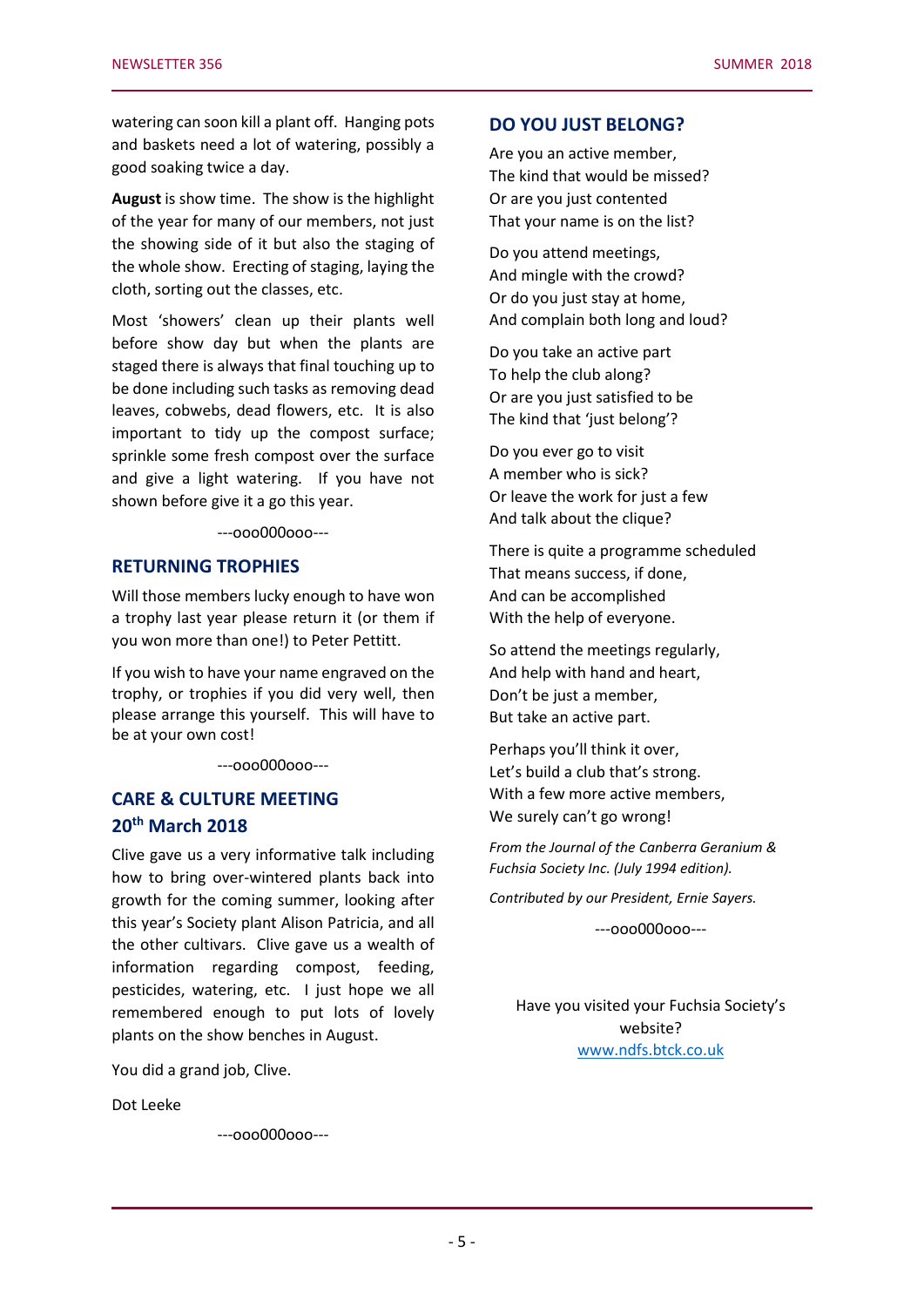# **WILDLIFE PHOTOGRAPHY WITH NIGEL SPENCER**

# **Meeting - 6 th March 2018**

Nigel gave us another lovely show, this time of the wildlife in the Falkland Islands.



It is quite a journey to get there, 18 hours by air including a refuelling stop on Ascension Island, but once there the scenery and wildlife are well worth the trip. There is quite a mix of bird life with 150 species, all different to those in the UK. Five of them are penguins. There are King Penguins, Gentoos, Magellanica which live in burrows, Rockhopper, the smallest, and Macaroni.



They are such inquisitive and photogenic creatures. You will also find 95% of the worldpopulation of Black-Browed Albatross on the Falkland Islands.

Nigel has great skill and lots of patience to produce such amazing pictures.

Well done to Nigel too.

Dot Leeke

---ooo000ooo---

# **PHOTOGRAPHIC COMPETITION Meeting – 4 th September 2018**

In September each year the Society holds its annual photographic competition. We wish to encourage members to enter photos in the classes in which they will be judged. The competition is intended as fun, so here are a few hints from the judges.

#### Taking photos

Now is the time to start taking your photos and even improve your technique.

Firstly, get to know your camera and its controls. Maybe look at the guidance leaflet that came with the camera. If you wish to use the controls set at 'auto' that is fine but you will take better photos if you try the other controls. We do not expect members to have the latest or most expensive cameras as all models of digital cameras can take terrific shots. It is the photographer that composes the photo, not the camera with lots of features.

For practice, take lots of photos of anything - it need not be a fuchsia at this stage - as we just want you to follow our guidelines. Take shots from slightly different positions, move nearer or further away and try the zoom control. Avoid distractions in your photos like bright colours, windows or door frames, posters, etc., that are not needed in the photo. Now look on the camera's screen and see the difference this makes. Delete the shots you do not want, this could be most of those you have taken, but it shows you are improving. Only keep your best photos.

Now try photographing plants, using the guidance notes above, and see how much better your shots have become. To help you there are always books and magazines on photography in charity shops and elsewhere. During the Society meetings look more closely at slide shows to see how photos have been composed.

## Printing photos

Photographs can be in either portrait or landscape format, with or without a border.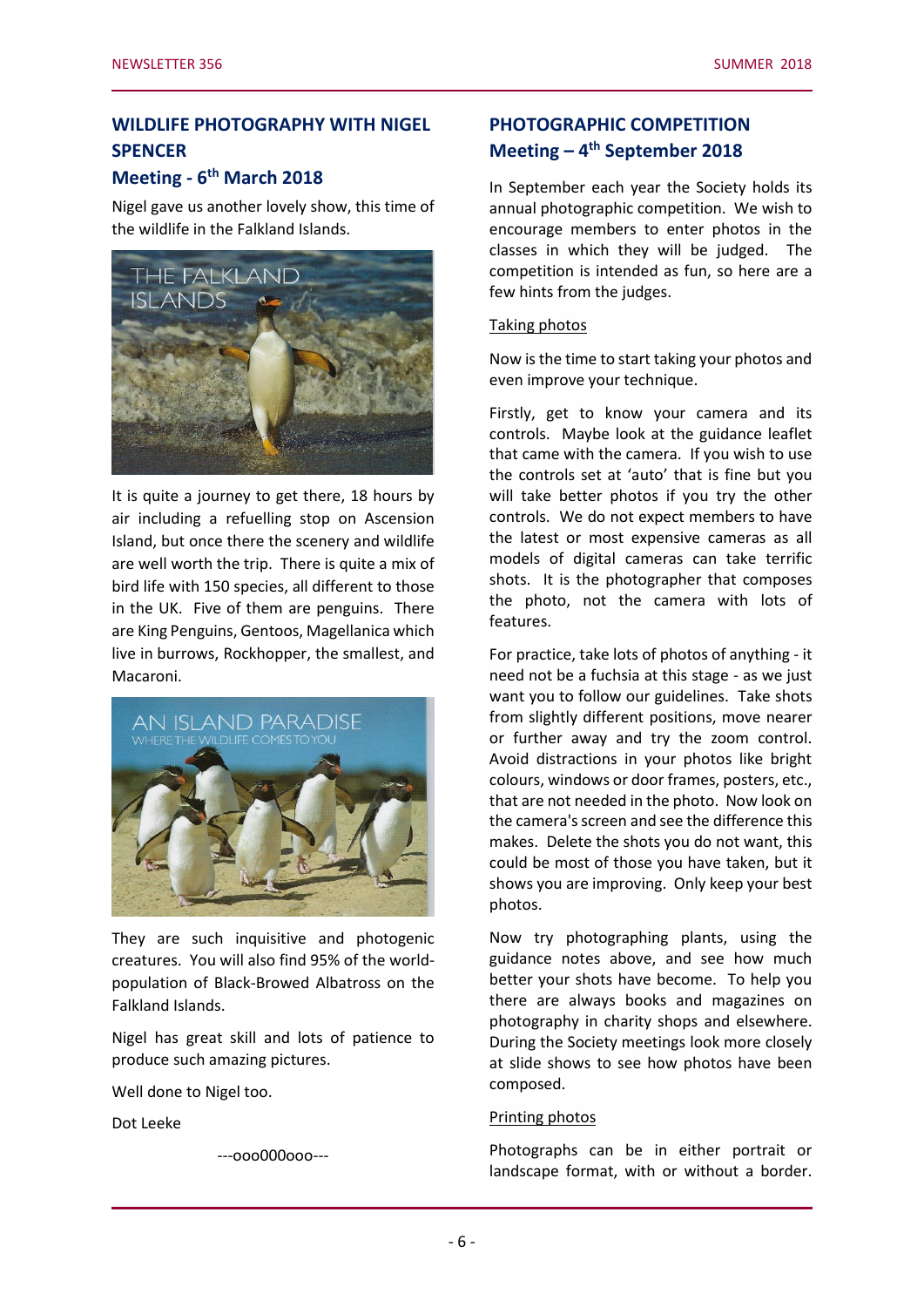The photo should be well exposed, in focus, not cluttered by other material but with the subject taking up most of the available space. To make it 'look right' the subject does not need to be in the centre of the photograph as it may include a group of flowers.

If you have your own printer, use the paper size advised, 7" x 5". Photo paper need not be expensive; why not buy at a Pound shop, Aldi, or Lidl? You will be surprised how good your photos can look. If you wish, use the 'compatible' ink cartridges specified for your printer to avoid paying for the more expensive branded inks but read the guidance notes for your printer.

If you prefer to use commercial printing, such as at Boots, etc., they will be printed on first class photo paper but check that they offer the size of paper that you need.

#### Selecting photos for the competition

Having a selection of photos gives the opportunity to show your best shots. Again, see the first paragraph under 'Printing photos' above for hints and be certain your photos meet the requirements specified in the rules below. Enter your name and class number on the back of the photo. If you wish you may write the details on a sticky label that can later be removed. Hand your photos to the judges before the start of the meeting. Entry is free to members.

#### How the judges 'judge'

It makes our job more interesting if there is a good selection of photos to be judged and the modern digital camera makes it easy for everyone to have a go.

Although judging is largely subjective, we apply the guidance notes shown above to each photo. Is the photo in the right class, is it well exposed, is it in focus, clear of clutter, the minimum of distraction, does it use most of the space in the photo, and is it generally 'looking right'.

You are not limited to entering just one photo, or just one class and we do not expect 'perfect' photographs that would only appear in photography magazines. At the NDFS meeting,

once the winners have been declared, we will both be available should you wish to discuss the techniques in any photos. Even if you do not win this time around, it is still a valuable experience to enjoy taking photographs.

And finally ...

Good Luck!

Jerry Leahy

---ooo000ooo---

## **PHOTOGRAPHIC COMPETITION THE CLASSES**

- Class 1 A close-up of Fuchsia flowers showing not more than THREE open blooms. Buds and foliage are permitted.
- Class 2 A branch of a Fuchsia plant showing a number of open blooms. Buds and foliage are permitted.
- Class 3 A well-grown Fuchsia plant in any type of container or display. Multi-pots are permitted.
- Class 4 Any floral display consisting of single or multiple plants of any type in containers or growing naturally.

---ooo000ooo---

# **PHOTOGRAPHIC COMPETITION THE RULES**

- 1. You may enter up to three photographs in each class.
- 2. Enter your name and the class number on the back of each photograph.
- 3. Maximum size of your photograph to be 7" x 5" unmounted.
- 4. Fuchsias to be correctly named where possible.
- 5. Closing time for entries is 7.15pm on the night.
- 6. The Judges' decision is final.

---ooo000ooo---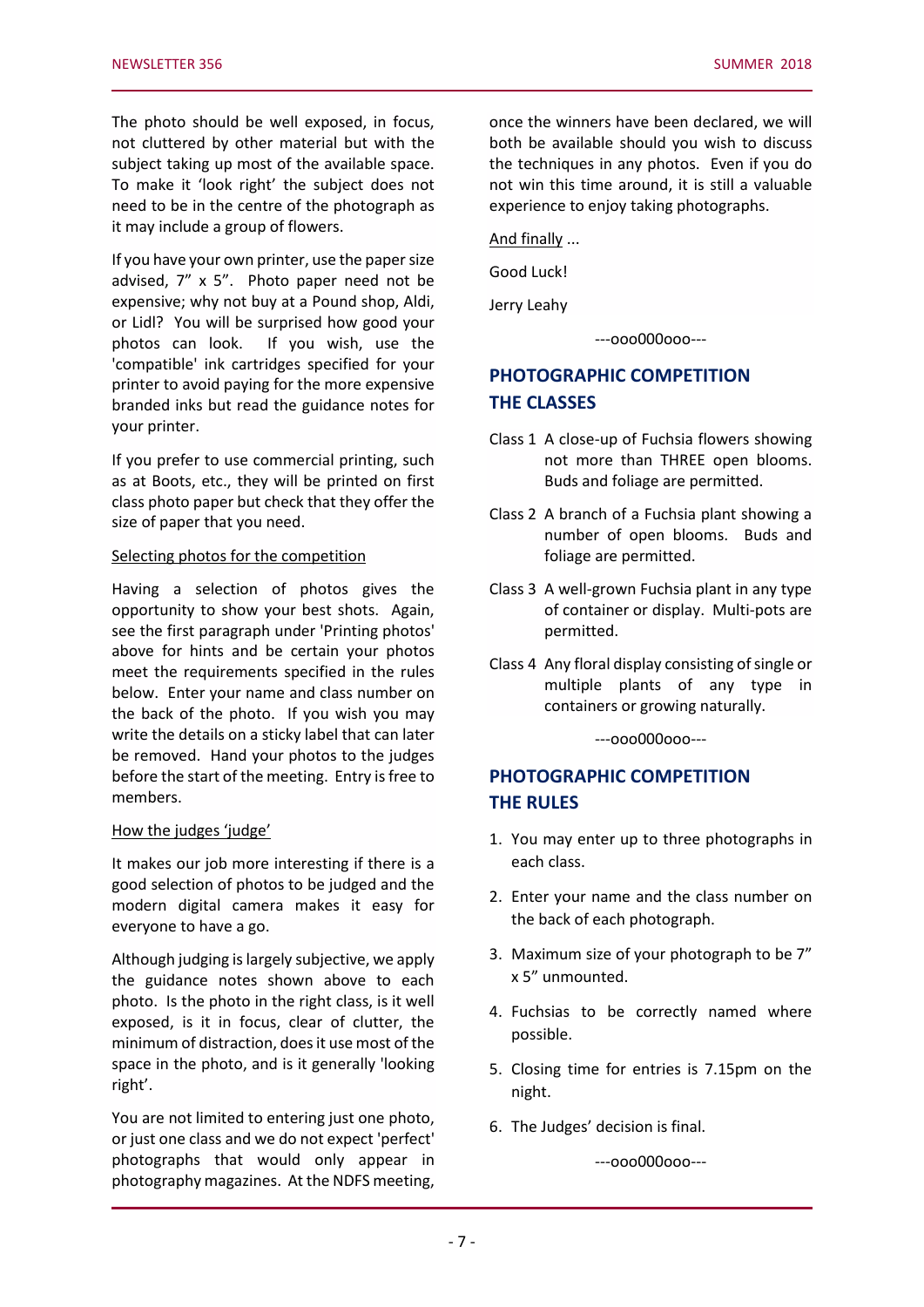# **MY LIFE ON CRUISE SHIPS by DEREK BANDEY**

# **Meeting – 3 rd April 2018**

This was a very enlightening talk from Derek about his life as a dance teacher/escort/guide aboard cruise ships. After quite a traumatic early life he was conscripted into the Army and became a PT Instructor. On return to Northampton after being demobbed he danced socially at the Salon and was contacted by a cruise ship company and invited to join the ships as a dance instructor. He had to buy his own formal suits and casual day wear at considerable cost but this was balanced by free accommodation and food. He visited many interesting destinations including South Africa, Cuba, USA, the Great Wall of China and the Panama Canal to name but a few. From each place visited he used to send himself postcards as a reminder of where he had been. When dressed in his dark dinner suit he was likened to James Bond but as he is not very tall he referred to himself as 003½. Not only did he visit many interesting places but met interesting people too. He was once invited to tea at the House of Lords by a member of the Upper House he had met on a cruise and that same day also met Betty Boothroyd, then speaker of the House of Commons. What super experiences, delightfully told by Derek.

Dot Leeke

---ooo000ooo---

# **SHOWING YOUR FUCHSIAS Saturday 4 th August 2018**

Members are urged to make every effort to enter as many plants as they possibly can into our Fuchsia Show on Saturday 4<sup>th</sup> August 2018.

'If in doubt bring it along' – it will look better on the show bench with all the other fuchsias than it does on its own at home.

Your Society Needs You!

#### Filling out the entry form

Fill out the entry form ensuring that you keep a copy for yourself. At this time making up a list of your plant cultivar names would be very helpful. Forward your entry form to me, Bob Malin, by one of the methods indicated on the entry form, usually by post or, if you have a scanner, by email. Your entry should arrive by Wednesday  $1<sup>st</sup>$  August 2018. Late entries will be accepted only if there is space available.

## Transporting your plants to the show

With just a relatively short journey involved I find pot plants are very stable using the appropriate plastic tray. Another practical method is to use shallow cardboard boxes with holes cut to the size of the pot. Hanging pots, baskets, half-baskets and standards all present different problems.

## Times for staging of entries

Staging of entries can take place on Friday 3rd August from 1.30pm to 8pm and on Saturday 4 th August from 7.00am to 8.30am.

## Arrival at the venue

Leave your plants in your car and have a walk around the room to see where your entries will be staged.

Collect your entry cards from the Admin table and hand a list of your plant cultivar names to Marilyn Daniels.

Bring your plants in and place them on one of the preparation tables. Dress the plants, removing any yellow leaves, faded flowers and seed pods. Ensure the plants are in clean brown standard pots. The exception is hanging pots as it is very difficult to obtain them in brown.

## Staging the entries

To position your plant on the show table, use one of the empty saucers provided. Do NOT move other people's entries. If you have a problem staging your plant, ask the Show Secretary or the Assistant Show Secretary for assistance.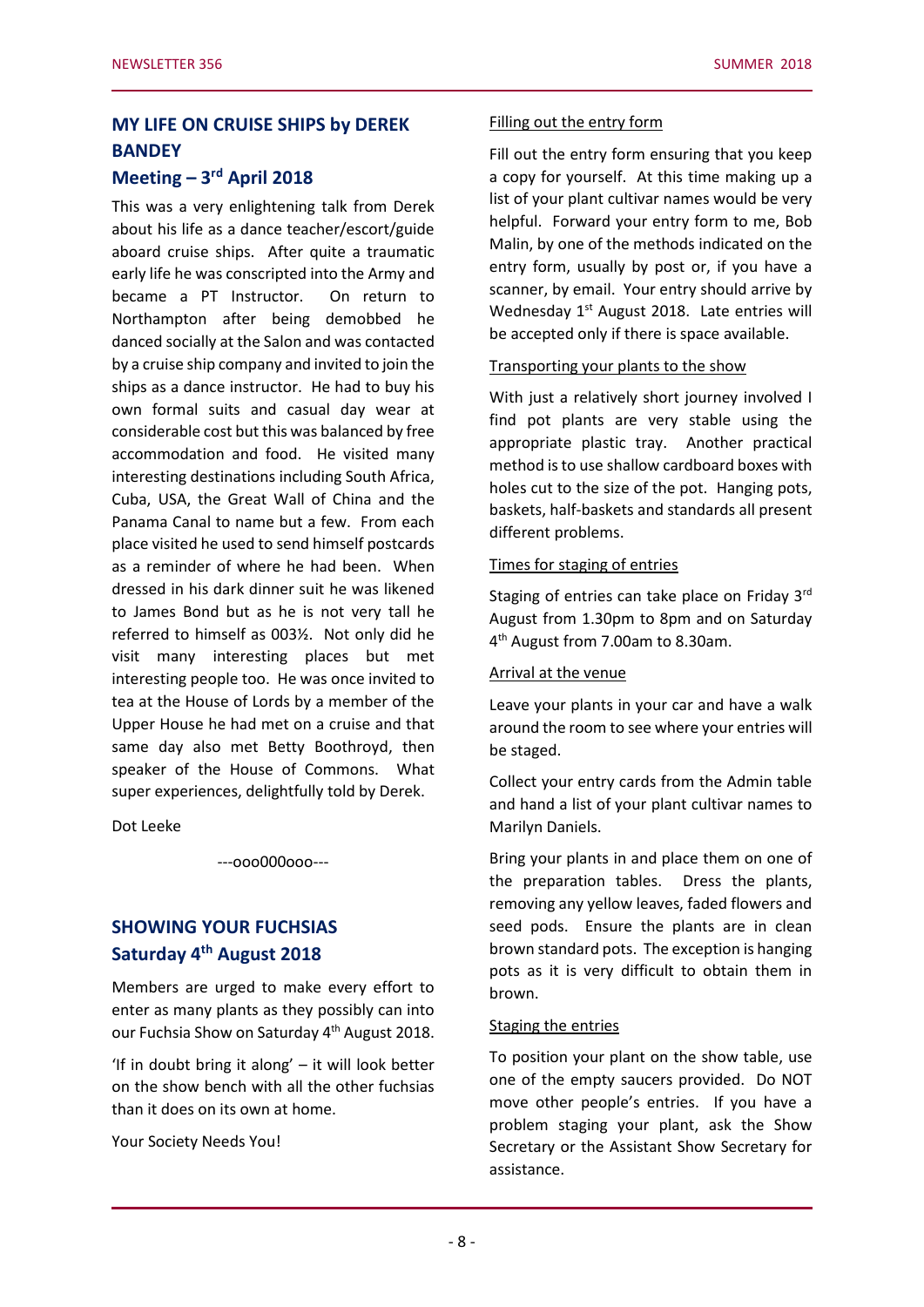Place your entry card next to your plant with your name on the underside. Collect labels of the plant cultivar names from Marilyn Daniels and place them by the appropriate entry. These are not required for the Society plant.

Check that your plants have been watered.

To give your entry the best chance position the plant showing its best features to the front. Lift plants that have laterals touching the table with an upturned pot, plastic-coated wire or string.

#### Useful equipment to take with you

Small watering can; spare clean pots and saucers; twine, wire, split canes; labels and marker pen; cleaning cloths; mist sprayer.

#### Judging the exhibits

Judging of the exhibits will start on Saturday at 9am with BFS Judges Geoff Smith and Adrian Hallows assisted by our Society stewards.

#### The Show Opens!

Doors to the show will be open for members and the public from 11am.

#### Presentation of Trophies

The presentation of trophies and awards will take place at 4pm on the Saturday. Would all members please try to be in attendance for the presentations.

#### End of Show

The Show will end at 5pm. Please do NOT lift your entries before then. Once the Show is declared closed and the members have had a chance to remove their entries the Show will be dismantled.

Please let us make it a great Show and give it as much publicity as you possible can. Peter Pettitt will have plenty of posters available so please spread the word and help to keep our Show tradition great!

Thank you.

Bob Malin

---ooo000ooo---

## **FROM THE EDITOR'S GARDEN**

When I was last Editor of this newsletter I thought it might be fun to fill any gap at the end with news of what is going on in our garden.

Instead we regaled you with the tale of our rescue, and eventual release, of a hedgehog that we found out in daylight in December. It was suffering from lungworm, a fatal disease if left untreated, and was hopelessly underweight to have survived the winter.

We kept it through the winter until it was released in April, by then a big bruiser that probably terrified all the local hogs coming out of hibernation.

It was quite an undertaking and the few hedgehogs we have rescued in subsequent years were taken to Animals in Need in Little Irchester. As mentioned elsewhere in this newsletter they have looked after 220 this year and are now in the process of releasing them back into the wild.

Our garden is much changed since then as we were surrounded on all sides by conifers with four golden conifers in the centre. These all grew too large despite our efforts to trim them back and the garden became quite claustrophobic. They have now all gone!

They have been replaced with raised beds as the topsoil is very thin. In some places it is not possible to dig a hole to plant a 9cm pot without hitting sticky clay. Also there is a partraised hexagonal fish pond to hold my late Mother's goldfish. I really wanted a sunken pond but as it is not possible to get a digger into our back garden no-one would dig it for us!

We now have paths all around the garden so that we can get anywhere in any weather without getting our footwear muddy.

So all we have to do now is get on with the planting but what a cold, damp miserable Spring it has been! Now it is too hot!